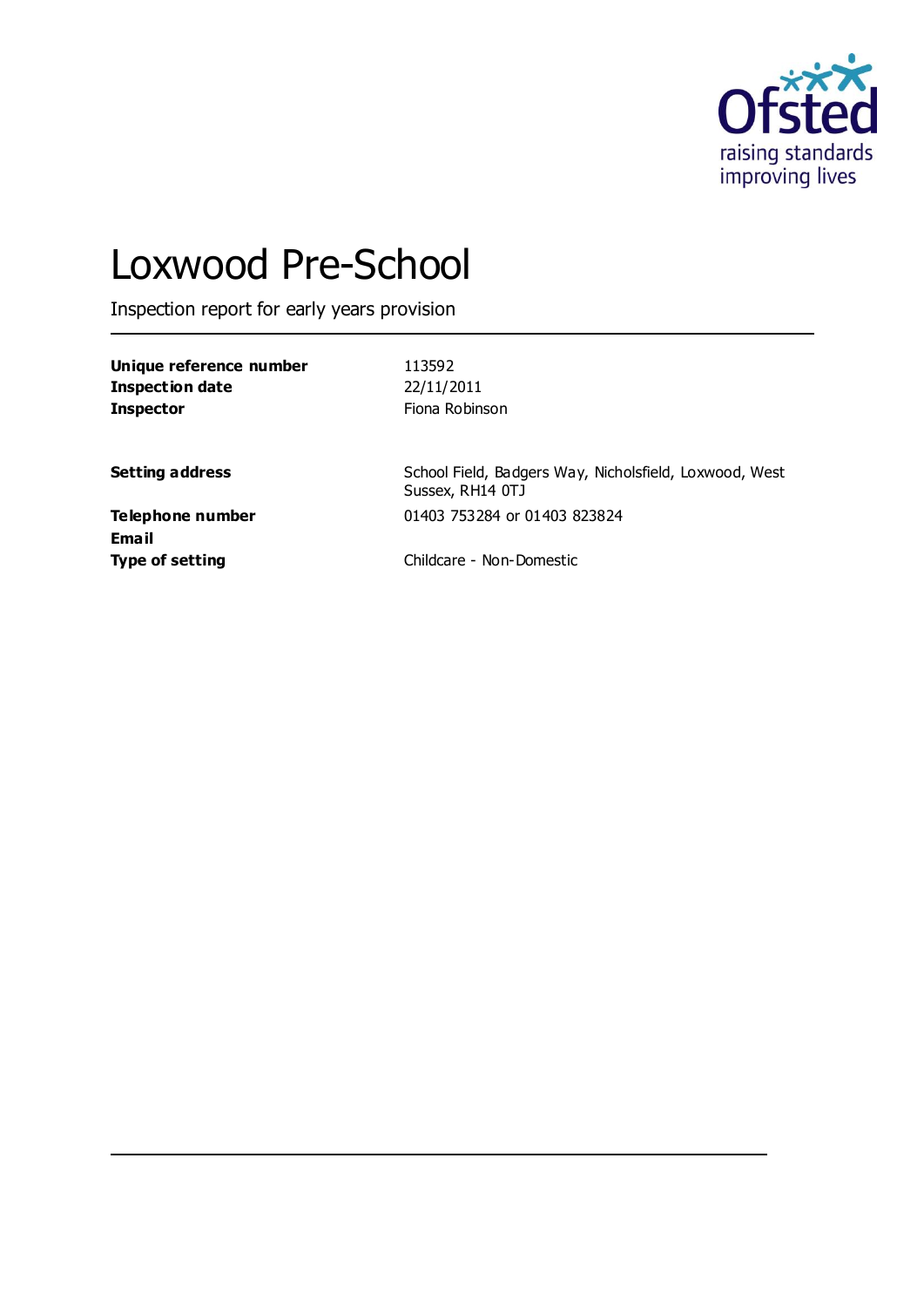The Office for Standards in Education, Children's Services and Skills (Ofsted) regulates and inspects to achieve excellence in the care of children and young people, and in education and skills for learners of all ages. It regulates and inspects childcare and children's social care, and inspects the Children and Family Court Advisory Support Service (Cafcass), schools, colleges, initial teacher training, work-based learning and skills training, adult and community learning, and education and training in prisons and other secure establishments. It assesses council children's services, and inspects services for looked after children, safeguarding and child protection.

If you would like a copy of this document in a different format, such as large print or Braille, please telephone 0300 123 1231, or email enquiries@ofsted.gov.uk.

You may copy all or parts of this document for non-commercial educational purposes, as long as you give details of the source and date of publication and do not alter the information in any way.

T: 0300 123 1231 Textphone: 0161 618 8524 E: enquiries@ofsted.gov.uk W: [www.ofsted.gov.uk](http://www.ofsted.gov.uk/)

© Crown copyright 2011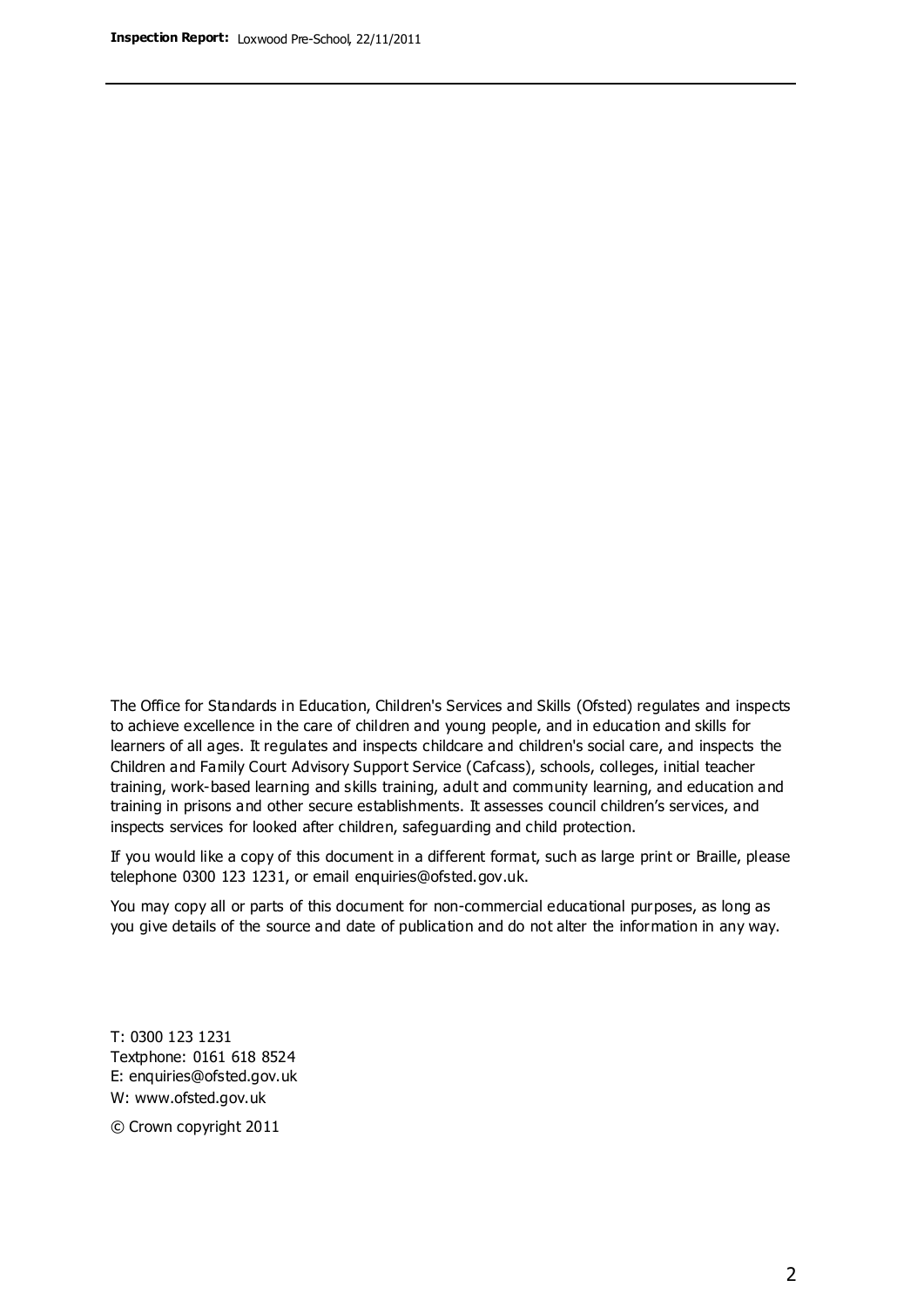# **Introduction**

This inspection was carried out by Ofsted under Sections 49 and 50 of the Childcare Act 2006 on the quality and standards of the registered early years provision. 'Early years provision' refers to provision regulated by Ofsted for children from birth to 31 August following their fifth birthday (the early years age group). The registered person must ensure that this provision complies with the statutory framework for children's learning, development and welfare, known as the *Early* Years Foundation Stage.

The provider must provide a copy of this report to all parents with children at the setting where reasonably practicable. The provider must provide a copy of the report to any other person who asks for one, but may charge a fee for this service (The Childcare (Inspection) Regulations 2008 regulations 9 and 10).

Please see our website for more information about each childcare provider. We publish inspection reports, conditions of registration and details of complaints we receive where we or the provider take action to meet the requirements of registration.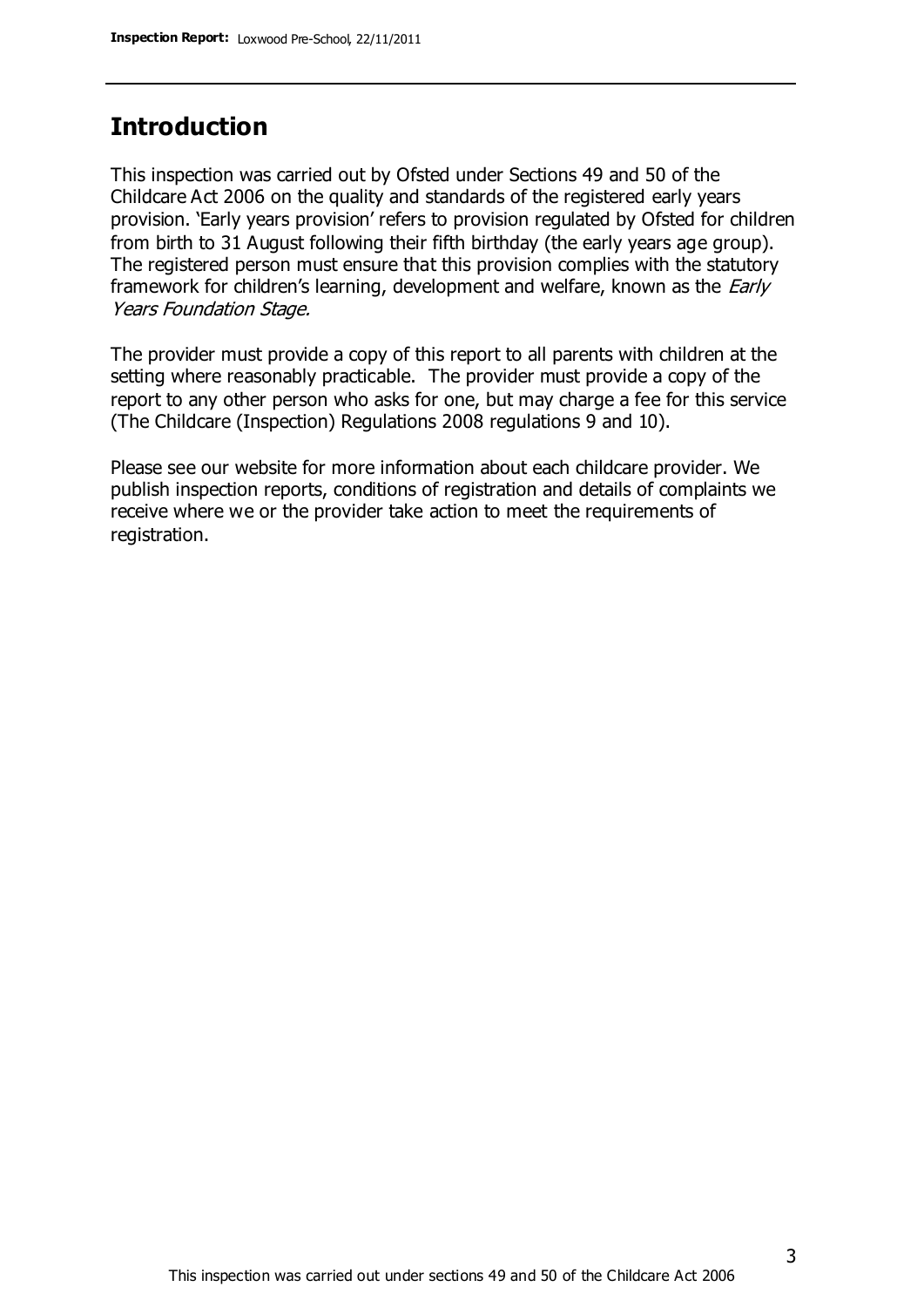# **Description of the setting**

Loxwood Pre-School was registered in 1980 and is run by a voluntary committee of parents. It operates from a self-contained building set in the grounds of Loxwood Primary School, in Nicholsfield, Loxwood in West Sussex. There is ramped disability access to the building. All children have access to a fully enclosed outdoor play area and have the use of the outdoor environment of the school. The pre-school has provision for children with special educational needs and/or disabilities, and those who speak English as an additional language. It is registered by Ofsted on the Early Years Register.

A maximum of 17 children aged between two and under five years may attend at any one time. There are currently 26 children on roll in the early years age range. The pre-school receives funding for the provision of free early education for threeand four-year-olds. It is open each weekday from 9am to 1pm, during term time. Children come from the surrounding rural area and attend for a variety of the sessions on offer.

There are five members of staff who work with the children. Of these one holds a National Vocational Qualification (NVQ) at level 3 and is working towards an Early Years Foundation degree; two hold NVQs at level 3; one holds a NVQ at level 2 and is working towards level 3; and one is working towards a NVQ at level 2. The pre-school receives support from the local authority.

## **The overall effectiveness of the early years provision**

Overall the quality of the provision is good.

Children enjoy the calm and friendly atmosphere created by staff and most make good progress in their learning and development. Staff are knowledgeable about the children in their care and are skilled at increasing their understanding of keeping healthy and safe. There are excellent partnerships with parents and carers, and strong links with the host school and community. Children behave extremely well and are fully included in a wide range of indoor and outdoor activities. The manager and staff clearly identify where their strengths and areas for development lie, such as developing resources, and have the capacity to improve well in the future.

# **What steps need to be taken to improve provision further?**

To further improve the early years provision the registered person should:

- develop more frequent use of technology in activities to support children's learning and development
- sharpen the procedures for assessing children's knowledge and skills on  $\bullet$ entry to the pre-school in order to give a clear overview of the progress they make over time.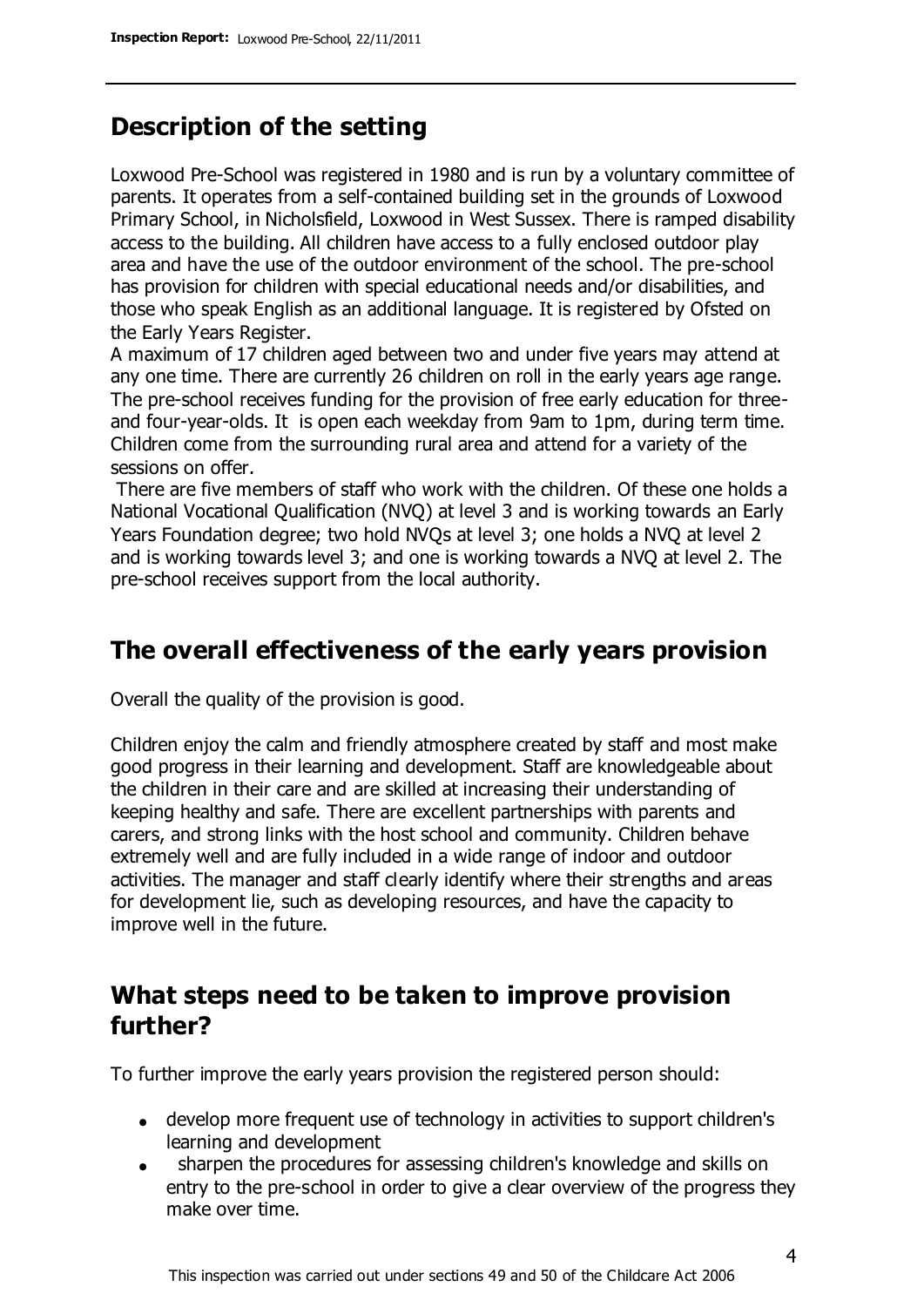# **The effectiveness of leadership and management of the early years provision**

Safeguarding measures are good because comprehensive policies and procedures are implemented to ensure children are kept safe. Risk assessments are carried out daily and reviewed to keep the indoor and outdoor environments safe and secure. Parents and staff are familiar with the rigorous procedures for the collection of children. Robust staff recruitment and vetting procedures are in place to check the suitability of adults working with or having contact with the children. Staff are deployed effectively to ensure children's safety in the indoor and outdoor environments. Children use well-maintained resources that are safe and suitable for their age. Fire drills are practised regularly so that staff and children are familiar with the routine.

The pre-school is well-led and managed and good self-evaluation systems ensure that improvements have a positive impact on the children's experiences. The manager, committee and staff work purposefully together and there is a good, shared commitment to develop the pre-school. The views of parents and carers and children are taken into consideration when identifying areas for development. Staff are committed to improving children's learning and development and the layout and organisation of the indoor and outdoor areas. They regularly monitor children's progress and use this information to plan the next steps in learning. However, existing methods for tracking and monitoring children's learning and development over time are not fully effective because staff do not have a clear overview of children's knowledge and skills when they join the pre-school. Planning indicates that opportunities are sometimes missed to make full use of technology, such as the digital camera and computer, in the children's activities, which impacts on the development of these skills. Staff actively promote equality and diversity to a very high level by ensuring that children are included equally in exciting activities and the celebration of a wide range of festivals, such as Harvest, Diwali, Shrove Tuesday, Easter and the Chinese New Year. Effective use is made of a good range of resources to meet most of the needs of the children.

 Partnerships with parents and carers are outstanding. They really value the comprehensive information they receive about topics, fundraising activities and special events, such as the Christmas Nativity, the Easter egg hunt and village fête. Parents consider that staff are extremely caring and helpful and their children have fun in a bright, stimulating environment. Key staff regularly share the children's learning journeys with parents and hold termly meetings for them to become familiar with their experiences at pre-school. Parents are very supportive of children's trips and visits to the village and farm. The relationship with the host school is good because information is shared effectively to ensure the children experience a smooth transition into full-time education. The pre-school also benefits from the use of the outdoor area. There are effective links with outside agencies that help to support children with special educational needs and/or disabilities. Good links with other local pre-schools ensure the sharing of good practice.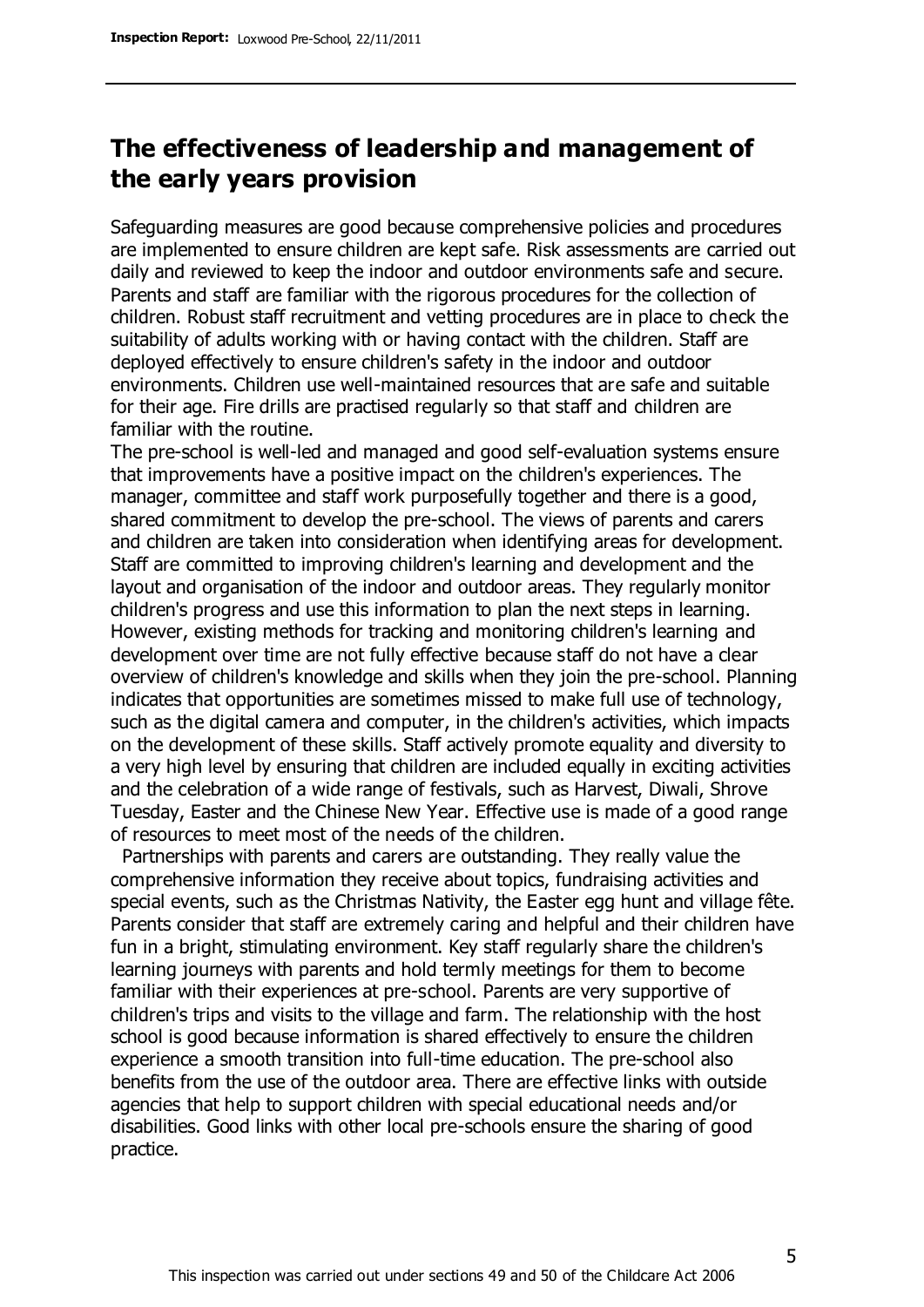# **The quality and standards of the early years provision and outcomes for children**

Children benefit from well-organised, purposeful play and achieve well. Staff value the children's ideas and include these in their planning and organisation of activities. Themes such as Ourselves, Pirates and The Village enhance their experiences.

Children behave very well because staff have high expectations and a consistent approach to managing behaviour. The children show great respect for others and share their toys and resources very sensibly as they play. Children respond very well to staff's constant attention and cooperate maturely with one another. Children are independent in their choice of activity and respect the rules and boundaries. They gain an excellent appreciation of the wider world through activities and festivals, for example by learning about the importance of Christmas and the Chinese New Year. Children made a wonderful head for their dragon and enjoyed dancing and food tasting as part of their Chinese New Year celebrations. Staff also told children about lifestyles and customs in Australia as they celebrated Australia Day.

Children develop a good understanding of keeping themselves healthy and safe. They learn about healthy eating and the importance of taking exercise through talks and topics such as Keeping Healthy Week. Their physical skills are developed well as they balance on the climbing frame, ride their pedalled vehicles and dance to music. Children make healthy choices at snack time and eat a wide range of fruit and vegetables. They use equipment safely as they make sandwiches, fruit kebabs and pizzas. Children benefit from talks from the police and fire services. They are keen to practise their road safety skills in the outdoor area and feel very safe and secure at the pre-school because of the care and guidance offered by staff.

Children are keen to come to pre-school and achieve well. Their communication, language and literacy skills are developed well, for example as they re-told the story of 'Goldilocks and the Three Bears' through role play. They enjoyed making porridge for the bears to eat and carefully completed pictures for their story book. Children enjoy mark-making in shaving foam and sand and most can write their own names by the time they leave pre-school. They enjoy mixing colours and creating collages out of materials. Creative skills are developed well as they print patterns using fruit and vegetables. Children enjoy searching for mini-beasts in their garden and build dens to play in. Most can count to 20 and beyond and identify two-dimensional shapes in their indoor and outdoor environments. They cooperate very well as they play games and tunefully sing songs such as 'Twinkle, Twinkle, Little Star'. Children enjoy growing sunflowers, potatoes, runner beans and sweetcorn in their garden and develop a good understanding of the natural world. Overall, children are prepared well for future learning experiences.